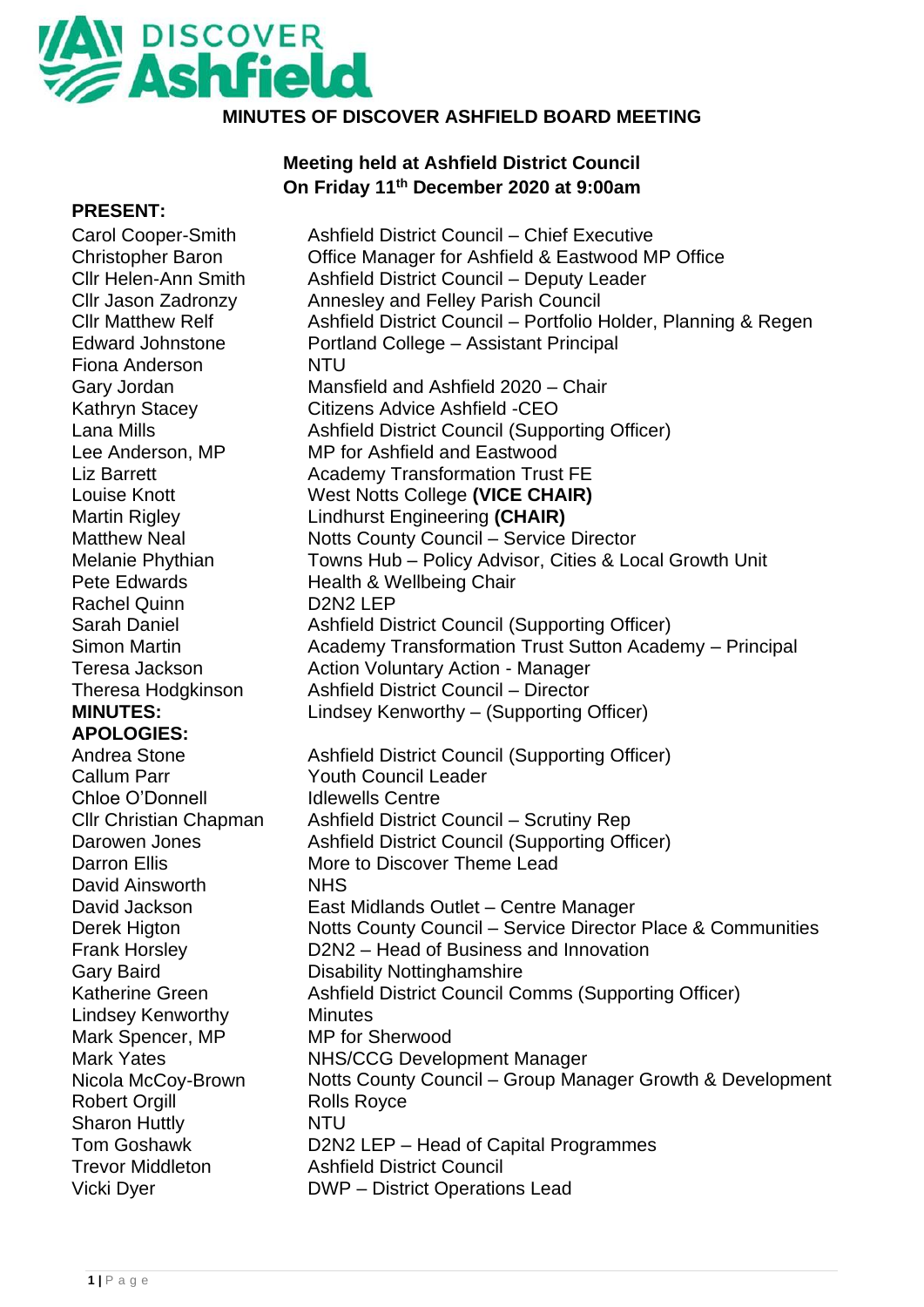|              | <b>Action</b>                                                                                                                             | Lead             |
|--------------|-------------------------------------------------------------------------------------------------------------------------------------------|------------------|
|              |                                                                                                                                           |                  |
| 1.           | <b>Welcome/Introductions and Apologies</b>                                                                                                |                  |
|              | The Chair, Martin Rigley welcomed everyone to the virtual meeting.                                                                        |                  |
|              | The Chair, Martin Rigley also asked for any objections to the meeting being                                                               |                  |
|              | recorded, no objections were received.                                                                                                    |                  |
|              |                                                                                                                                           |                  |
| 2.<br>2.1    | Minutes of Previous Meeting 4th December 2020 and Matters Arising                                                                         |                  |
|              | Minutes of meeting 4 <sup>th</sup> December 2020 were agreed as a true and accurate<br>record.                                            |                  |
|              |                                                                                                                                           |                  |
| 2.2          | <b>Matters Arising</b>                                                                                                                    |                  |
| 2.2.1        | 8.1 Minute Item - (date: 22/04/2020) Sherwood Observatory Development -                                                                   |                  |
|              | Bridging Finance to remain as an outstanding item:                                                                                        | <b>CIIr Relf</b> |
|              | Councillor Relf to provide an update that bridging finance cannot be                                                                      |                  |
|              | solely offered there would need to be other financial options. A                                                                          |                  |
|              | Commercial Loan through the Council might be the best solution.                                                                           |                  |
|              | Nothing further at this stage to add.                                                                                                     |                  |
| 2.2.2        | 8.5.4 Minute Item - (date: 22/04/2020) Be Healthy, Be Happy - Wellbeing at                                                                | LiK/AMS          |
|              | Work presentation will be scheduled for in the New Year.                                                                                  |                  |
|              |                                                                                                                                           |                  |
| 2.2.3        | 5.1.2 Minute Item - (date: 24/06/2020) Love Where You Live - LB updated                                                                   | <b>LB</b>        |
|              | that Callum Parr will join the Love Where You Live group when it is                                                                       |                  |
|              | relaunched in the spring along with other ambassadors/partners.                                                                           |                  |
| 2.2.4        | 5.1 Minute Item (date: 14/10/2020) Railway Stations - master plan sent to                                                                 |                  |
|              | all Board members.                                                                                                                        |                  |
|              |                                                                                                                                           |                  |
| 2.2.5        | Culture Compact – Fiona Anderson, Teresa Jackson, Liz Barrett and Sarah                                                                   |                  |
|              | Daniel about linking the Culture Compact with Sutton.                                                                                     |                  |
|              |                                                                                                                                           |                  |
| $\mathbf{3}$ | <b>Declarations of Interests</b>                                                                                                          |                  |
|              | The following declarations were noted:                                                                                                    |                  |
|              | The Chair - Martin Rigley declared an interest in Sherwood<br>$\bullet$<br>Observatory due to being Chair of the Planetarium and also any |                  |
|              | projects involving Sutton Academy due to him being a Board                                                                                |                  |
|              | Member.                                                                                                                                   |                  |
|              | Vice Principal West Notts College/Vice Chair - Louise Knott declared<br>$\bullet$                                                         |                  |
|              | the colleges/Further Education/construction<br>interest in<br>an                                                                          |                  |
|              | projects/Learning in Skills Project.                                                                                                      |                  |
|              | NTU - Fiona Anderson declared a general interest in the Towns<br>$\bullet$                                                                |                  |
|              | Fund; in particular in the ADMC project, Learning in Skills Project.                                                                      |                  |
|              | Principal at ATTFE/Love Where you Live Theme Lead - Liz Barrett<br>$\bullet$                                                              |                  |
|              | declared an interest in college/further education projects,<br>construction projects, Sutton Centre Theatre project, as well as           |                  |
|              | Sherwood Observatory due to being on the Board.                                                                                           |                  |
|              |                                                                                                                                           |                  |
|              | It was agreed that the any Board Members who declared an interest would                                                                   |                  |
|              | remain in attendance at the meeting when discussing that particular project                                                               |                  |
|              | and wouldn't have an opinion.                                                                                                             |                  |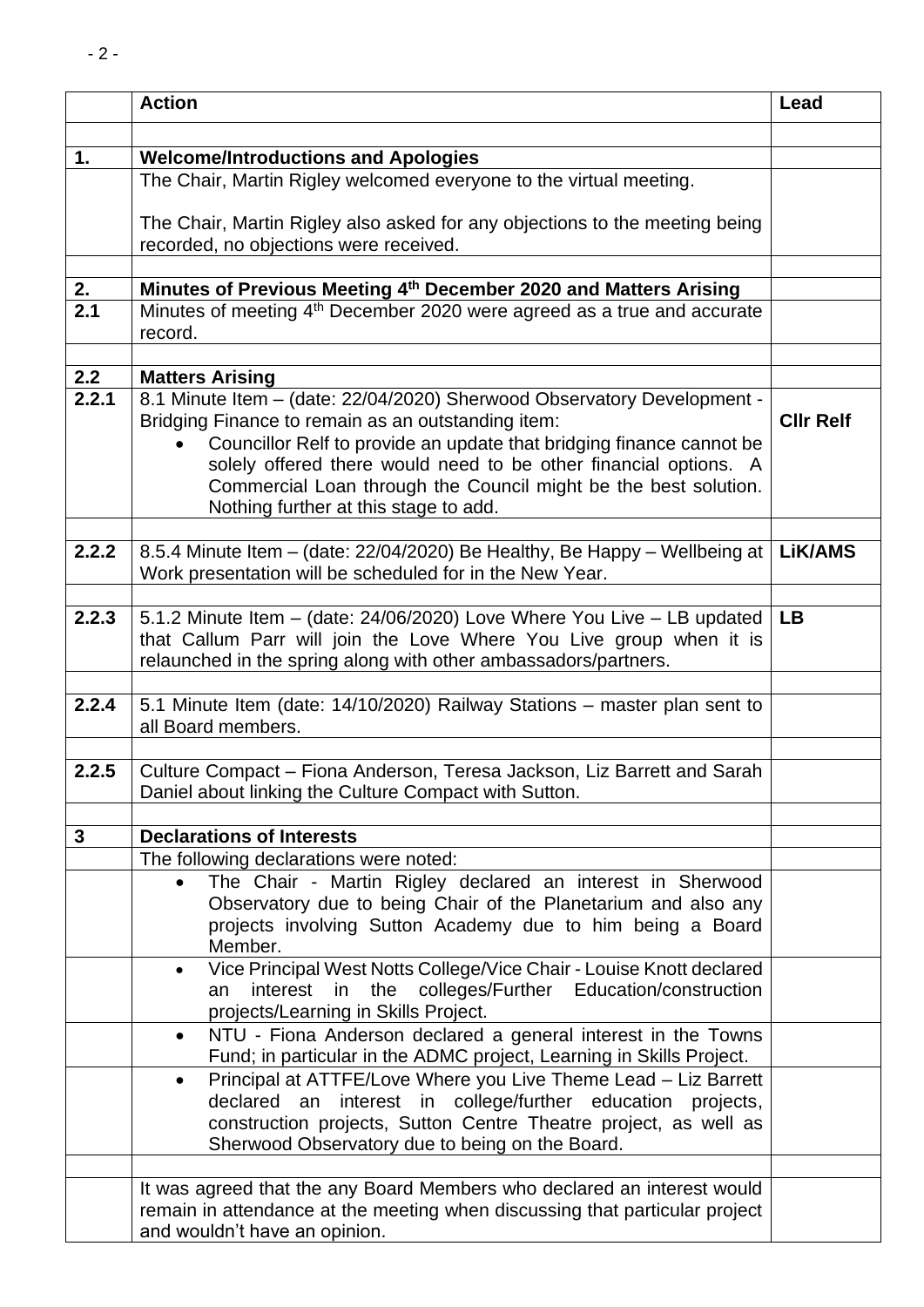| 4   | Funding/Board Support - presented by Cllr Matthew Relf and Sarah Daniel                                                                                                                                                                                                                                                                                                                                                                                                                                                                                      |              |  |  |  |  |
|-----|--------------------------------------------------------------------------------------------------------------------------------------------------------------------------------------------------------------------------------------------------------------------------------------------------------------------------------------------------------------------------------------------------------------------------------------------------------------------------------------------------------------------------------------------------------------|--------------|--|--|--|--|
| 4.1 | <b>Towns Fund - Priority Projects Costings</b>                                                                                                                                                                                                                                                                                                                                                                                                                                                                                                               |              |  |  |  |  |
|     | Councillor Matthew Relf and Sarah Daniel presented with the following being<br>noted:                                                                                                                                                                                                                                                                                                                                                                                                                                                                        |              |  |  |  |  |
|     | Councillor Relf explained that this presentation would be focusing on the<br>$\bullet$<br>following for Kirkby and Sutton Towns Fund:<br>$\circ$ Step through the costs in each theme<br>$\circ$ Review totals<br>Recommended push back projects, if required –<br>$\circ$<br>costings are coming out higher than what would be                                                                                                                                                                                                                              |              |  |  |  |  |
|     | received.                                                                                                                                                                                                                                                                                                                                                                                                                                                                                                                                                    |              |  |  |  |  |
|     | The Chair asked if risks and opportunities assessments been calculated<br>into the costs of the projects. Councillor Relf confirmed that there have<br>been appropriate contingency costs had been calculated into the<br>projects. Sarah Daniel confirmed that each project had included full<br>associated costs included and as with any large projects feasibility costs<br>can differ from designs costs as you move along with the costs. Melanie<br>Phythian confirmed that there is flexibility as you move along and some<br>projects may drop out. |              |  |  |  |  |
|     | Some figures accurate but some are ball part figures, which Councillor<br>$\bullet$<br>Relf highlighted. Figures are shown in thousands.                                                                                                                                                                                                                                                                                                                                                                                                                     |              |  |  |  |  |
|     | FSHF projects highlighted in a different colour and may not be required<br>$\bullet$<br>to come out of the Towns Fund. These projects are:<br><b>Sutton Academy Theatre</b><br>$\circ$<br>Low Street/Brook Street/Albert Square<br>$\circ$<br>Fox Street pop-up food and car park<br>$\circ$<br>Market Place new build<br>$\circ$<br>Sutton Innovation Centre (inc. Maker Space)<br>$\circ$                                                                                                                                                                  |              |  |  |  |  |
|     | Projects highlighted in green have wider impacts and wanted to highlight<br>these in the presentation. These are:<br><b>Sutton Construction Centre</b><br>$\circ$<br><b>Kirkby Civil Engineering Centre</b><br>O<br>Automated Distribution and Manufacturing Centre - Rachel Quinn<br>$\circ$<br>stated that this fully supported by LEP on this project and support<br>will be offered.                                                                                                                                                                     |              |  |  |  |  |
|     | It was noted that there is a need to include any cofounding or support<br>that will be provided by businesses (even if not financial) and also what<br>future investments will occur - all need to be included. Sarah Daniel<br>confirmed that constantly liaising with partners.                                                                                                                                                                                                                                                                            | <b>SD</b>    |  |  |  |  |
|     | Sutton Library costings are of concern as they are higher than<br>$\bullet$<br>anticipated. This is to be revisited and Matthew Neal will look into the<br>costings. It was agreed that a meeting between with Sarah Daniel,<br>Matthew Neal and also Peter Gaw. It was agreed by the Board that this<br>is an important project and would not want to see it not included.                                                                                                                                                                                  | <b>SD/MN</b> |  |  |  |  |
|     | North Kirkby Gate Project costings are higher than expected which has<br>$\bullet$<br>been raised with Glebes.                                                                                                                                                                                                                                                                                                                                                                                                                                               |              |  |  |  |  |
|     | Kingsmill Reservoir Project costings are higher than expected and<br>$\bullet$<br>discussions with consultants have taken place.                                                                                                                                                                                                                                                                                                                                                                                                                             |              |  |  |  |  |
|     | PACO site – still looking at this site to help with the traffic congestion but<br>may not prove to be that helpful. Awaiting further information. Teresa<br>Jackson stated she would not like to see the PACO site taken out of the<br>bid, the congestion needs to be resolved. Councillor Relf confirmed that                                                                                                                                                                                                                                              |              |  |  |  |  |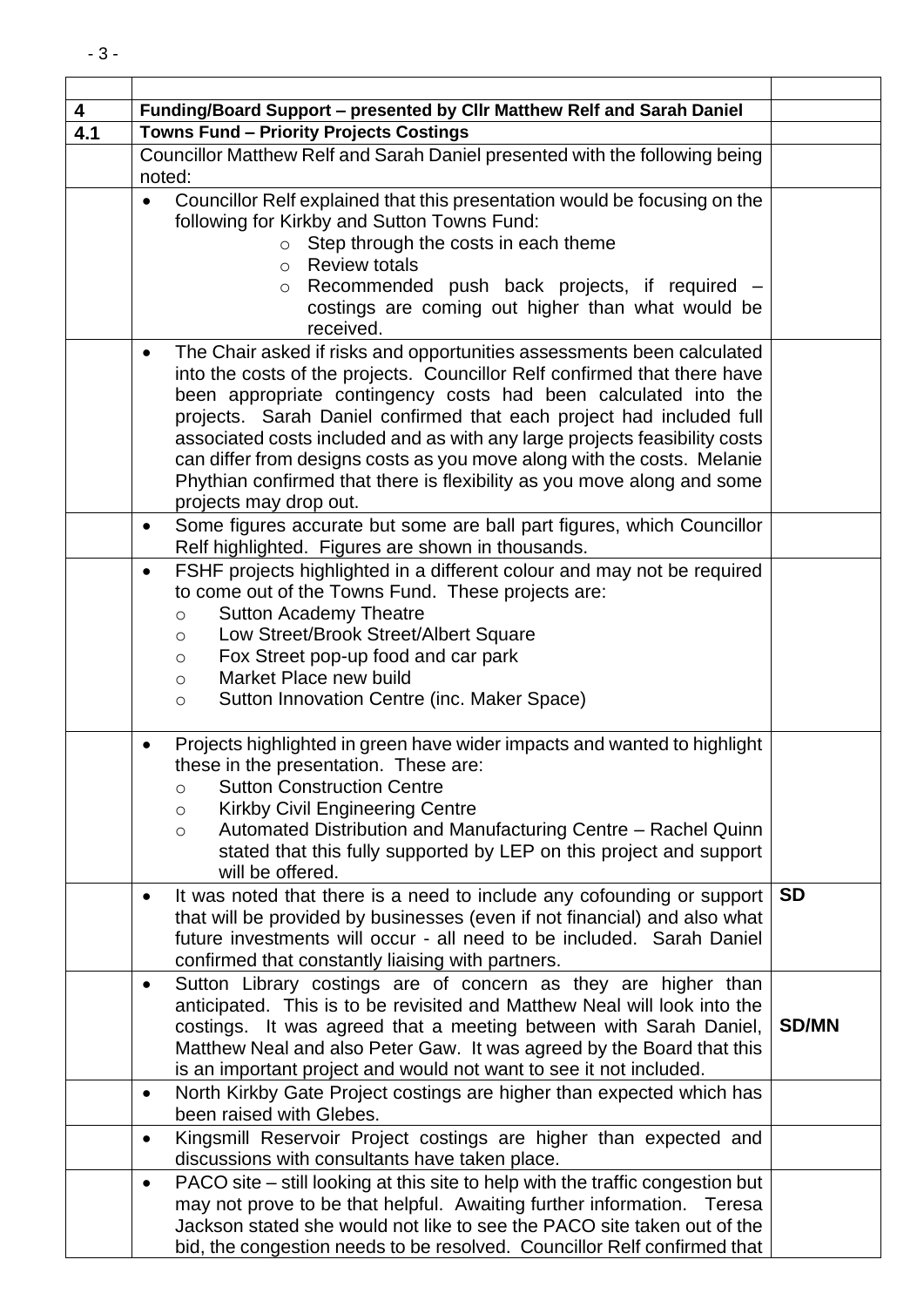|                                                                                                                                                                                                                                                                                                                                    | if the report states that the traffic flow wouldn't be relieved by the by-<br>pass would still want to develop the PACO site.                                                                                                                                                                                                                                                 |                   |                   |                                        |                  |                  |              |
|------------------------------------------------------------------------------------------------------------------------------------------------------------------------------------------------------------------------------------------------------------------------------------------------------------------------------------|-------------------------------------------------------------------------------------------------------------------------------------------------------------------------------------------------------------------------------------------------------------------------------------------------------------------------------------------------------------------------------|-------------------|-------------------|----------------------------------------|------------------|------------------|--------------|
| $\bullet$                                                                                                                                                                                                                                                                                                                          | A query was raised about revenue ask and Sarah Daniel confirmed that<br>all revenue is 90% capital.                                                                                                                                                                                                                                                                           |                   |                   |                                        |                  |                  |              |
| $\bullet$                                                                                                                                                                                                                                                                                                                          | Sarah Daniel and Fiona Anderson to have a discussion with regards to<br>learning skills which will also need to be included in the TIP.                                                                                                                                                                                                                                       |                   |                   |                                        |                  | <b>SD/FA</b>     |              |
| Job Match Scheme was raised by Carol Cooper-Smith which had an<br>$\bullet$<br>80% success rate getting long term unemployed into employment -<br>mainly level entry work. Carol Cooper-Smith informed not sure if this<br>scheme has been taken over by a main stream programme by DWP.<br>Carol Cooper-Smith to liaise with DWP. |                                                                                                                                                                                                                                                                                                                                                                               |                   |                   |                                        |                  |                  | CC-S         |
|                                                                                                                                                                                                                                                                                                                                    | Total Figures see below:                                                                                                                                                                                                                                                                                                                                                      |                   |                   |                                        |                  |                  |              |
| <b>Title</b>                                                                                                                                                                                                                                                                                                                       | Cost                                                                                                                                                                                                                                                                                                                                                                          | <b>Co Funding</b> |                   | Towns Fund   Sutton/Kirkby   Sutton TF |                  | <b>Kirkby TF</b> |              |
| Be Healthy Be Happy                                                                                                                                                                                                                                                                                                                | 2,720                                                                                                                                                                                                                                                                                                                                                                         | 1,079             | 1,641             | 77/23                                  | 1,260            | 381              |              |
| More to Discover                                                                                                                                                                                                                                                                                                                   | 23,263                                                                                                                                                                                                                                                                                                                                                                        | 8,045             | 15,218            | 89/11                                  | 13,493           | 1,725            |              |
| <b>Succeed in Ashfield</b>                                                                                                                                                                                                                                                                                                         | 54,441                                                                                                                                                                                                                                                                                                                                                                        | 12,314            | 42,127            | 56/44                                  | 23,493           | 18,634           |              |
| Cleaner Greener Ashfield                                                                                                                                                                                                                                                                                                           | 26,858                                                                                                                                                                                                                                                                                                                                                                        | 10,900            | 15,958            | 25/75                                  | 4,030            | 11,928           |              |
| <b>Total including FHSF</b>                                                                                                                                                                                                                                                                                                        | 107,282                                                                                                                                                                                                                                                                                                                                                                       | 32,338            | 74,944            | 56/44                                  | 42,276           | 32,668           |              |
| <b>Total including Regional Influence</b><br><b>Projects</b>                                                                                                                                                                                                                                                                       | 96,289                                                                                                                                                                                                                                                                                                                                                                        | 29,038            | 67,251            | 51/49                                  | 34,583           | 32,668           |              |
| <b>Total minus Regional Influence Projects</b>                                                                                                                                                                                                                                                                                     | 61,289                                                                                                                                                                                                                                                                                                                                                                        | 21,288            | 40,001            | 50/50                                  | 19,958           | 20,043           |              |
| <b>Title</b>                                                                                                                                                                                                                                                                                                                       | Cost                                                                                                                                                                                                                                                                                                                                                                          | <b>Co Funding</b> |                   | Towns Fund   Sutton/Kirkby             | <b>Sutton TF</b> | <b>Kirkby TF</b> |              |
| Scale back Kings Mill Reservoir leisure<br>development                                                                                                                                                                                                                                                                             | $-2,700$<br>3,000                                                                                                                                                                                                                                                                                                                                                             | $-200$<br>800     | $-2,500$<br>2,200 | 100/0                                  | 2,200            |                  |              |
| Scale back Sutton Library Innovation                                                                                                                                                                                                                                                                                               | $-5,670$                                                                                                                                                                                                                                                                                                                                                                      | $-698$            | $-4,972$          |                                        |                  |                  |              |
| Centre and Kirkby satellite<br>Scale back West Kirkby Gateway                                                                                                                                                                                                                                                                      | 1,000<br>$-1,500$                                                                                                                                                                                                                                                                                                                                                             | 300               | 700<br>$-1,500$   | 80/20                                  | 560              | 140              |              |
|                                                                                                                                                                                                                                                                                                                                    | 1,500                                                                                                                                                                                                                                                                                                                                                                         |                   | 1,500             | 0/100                                  |                  | 1,500            |              |
| Delay South Sutton Gateway &<br>Parkway                                                                                                                                                                                                                                                                                            | $-3,000$                                                                                                                                                                                                                                                                                                                                                                      |                   | $-3,000$          |                                        |                  |                  |              |
| Scale back North Kirkby Gateway                                                                                                                                                                                                                                                                                                    | $-5,858$<br>10,000                                                                                                                                                                                                                                                                                                                                                            | $-2,600$<br>4,000 | $-3,258$<br>6,000 | 0/100                                  | 630              | 270              |              |
| Delay support of the Patco<br>development                                                                                                                                                                                                                                                                                          | $-4,000$                                                                                                                                                                                                                                                                                                                                                                      | $-2,000$          | $-2,000$          |                                        |                  |                  |              |
| <b>Revised totals including Regional</b><br><b>Influence Projects</b>                                                                                                                                                                                                                                                              | 73,561                                                                                                                                                                                                                                                                                                                                                                        | 23,540            | 50,021            | 50/50                                  | 25,105           | 24,916           |              |
| in January                                                                                                                                                                                                                                                                                                                         | Discussions took place about the total figures and should there be over<br>funding. Need to make sure that the projects are robust enough should<br>there be a check and challenge session. Board agreed to be ambitious<br>and over bid with the projects with figures being revised. £17M might be<br>too high but Sarah Daniel and Councillor Relf to revise and come back |                   |                   |                                        |                  |                  | <b>SD/MR</b> |
| $\bullet$<br>pandemic.                                                                                                                                                                                                                                                                                                             | It was also noted that need to ensure that the bid takes into account the<br>Government's Agenda – greener / STEM / recover plans following the                                                                                                                                                                                                                               |                   |                   |                                        |                  |                  | <b>SD/MR</b> |
| ٠                                                                                                                                                                                                                                                                                                                                  | Councillor Relf asked Lee Anderson, MP for his opinions and also if<br>there was any announcements of the FHSF. Lee Anderson, MP<br>informed that he would contact the Minister to find out about when the<br>FHSF would be announced.                                                                                                                                        |                   |                   |                                        |                  |                  |              |
| $\bullet$<br>$\bigcirc$<br>O                                                                                                                                                                                                                                                                                                       | Lee Anderson, MP confirmed that happy with the projects moving<br>forward but did state that there was two areas of concern:<br>Library costings – but would not want it totally cut out of the projects<br>to be invested in.<br>Kingsmill Reservoir - costings are high.                                                                                                    |                   |                   |                                        |                  |                  |              |
|                                                                                                                                                                                                                                                                                                                                    | Board agreed to the projects but the three highlighted projects that were<br>over the expected costings to be revisited.                                                                                                                                                                                                                                                      |                   |                   |                                        |                  |                  |              |
|                                                                                                                                                                                                                                                                                                                                    | POST MEETING NOTE - Presentation by Councillor Relf and Sarah Daniel<br>circulated to all Board members.                                                                                                                                                                                                                                                                      |                   |                   |                                        |                  |                  |              |